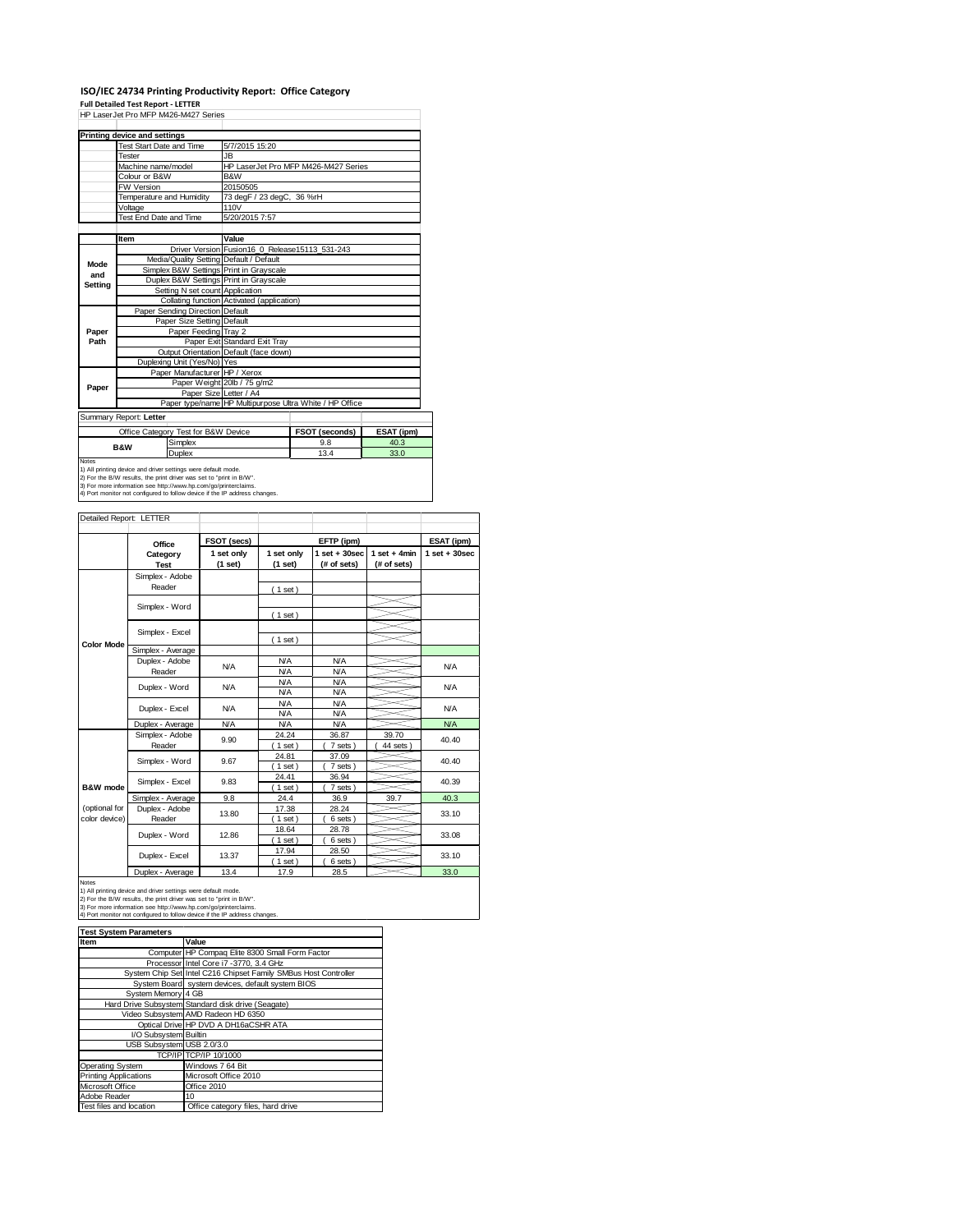# ISO/IEC 24734 Printing Productivity Report: Office Category<br>Full Detailed Test Report - A4<br>HP LaserJet Pro MFP M426-M427 Series

|              |                                                               | HP LaserJet Pro MFP M426-M427 Series |                                                |                                                         |            |  |
|--------------|---------------------------------------------------------------|--------------------------------------|------------------------------------------------|---------------------------------------------------------|------------|--|
|              | Printing device and settings                                  |                                      |                                                |                                                         |            |  |
|              | <b>Test Start Date and Time</b>                               |                                      | 5/7/2015 15:20                                 |                                                         |            |  |
|              | Tester                                                        |                                      | JB.                                            |                                                         |            |  |
|              | Machine name/model                                            |                                      |                                                | HP LaserJet Pro MFP M426-M427 Series                    |            |  |
|              | Colour or B&W                                                 |                                      | B&W                                            |                                                         |            |  |
|              | <b>FW Version</b>                                             |                                      | 20150505                                       |                                                         |            |  |
|              | Temperature and Humidity                                      |                                      | 73 degF / 23 degC, 36 %rH                      |                                                         |            |  |
|              | Voltage                                                       |                                      | 110V                                           |                                                         |            |  |
|              | Test End Date and Time                                        |                                      | 5/20/2015 7:57                                 |                                                         |            |  |
|              |                                                               |                                      |                                                |                                                         |            |  |
|              | Item                                                          |                                      | Value                                          |                                                         |            |  |
|              |                                                               |                                      | Driver Version Fusion16_0_Release15113_531-243 |                                                         |            |  |
| Mode         |                                                               |                                      | Media/Quality Setting Default / Default        |                                                         |            |  |
| and          |                                                               |                                      | Simplex B&W Settings Print in Grayscale        |                                                         |            |  |
| Setting      |                                                               |                                      | Duplex B&W Settings Print in Grayscale         |                                                         |            |  |
|              |                                                               | Setting N set count Application      |                                                |                                                         |            |  |
|              |                                                               |                                      | Collating function Activated (application)     |                                                         |            |  |
|              |                                                               | Paper Sending Direction Default      |                                                |                                                         |            |  |
|              |                                                               | Paper Size Setting Default           |                                                |                                                         |            |  |
| Paper        |                                                               | Paper Feeding Tray 2                 |                                                |                                                         |            |  |
| Path         |                                                               |                                      | Paper Exit Standard Exit Tray                  |                                                         |            |  |
|              |                                                               |                                      | Output Orientation Default (face down)         |                                                         |            |  |
|              |                                                               | Duplexing Unit (Yes/No) Yes          |                                                |                                                         |            |  |
|              |                                                               | Paper Manufacturer HP / Xerox        |                                                |                                                         |            |  |
| Paper        |                                                               |                                      | Paper Weight 20lb / 75 g/m2                    |                                                         |            |  |
|              |                                                               | Paper Size Letter / A4               |                                                |                                                         |            |  |
|              |                                                               |                                      |                                                | Paper type/name HP Multipurpose Ultra White / HP Office |            |  |
|              | Summary Report: A4                                            |                                      |                                                |                                                         |            |  |
|              |                                                               | Office Category Test for B&W Device  |                                                | FSOT (seconds)                                          | ESAT (ipm) |  |
|              |                                                               | Simplex                              |                                                | 10.4                                                    | 38.3       |  |
|              | <b>B&amp;W</b>                                                | Duplex                               |                                                | 13.7                                                    | 31.5       |  |
| <b>Notes</b> | 1) All printing device and driver settings were default mode. |                                      |                                                |                                                         |            |  |

1) All printing device and driver settings were default mode.<br>2) For the B/W results, the print driver was set to "print in B/W".<br>3) For more information see http://www.hp.com/go/printerclaims.<br>4) Port monitor not configur

| Detailed Report: A4            |                           |                       |                          |                                  |                               |                   |
|--------------------------------|---------------------------|-----------------------|--------------------------|----------------------------------|-------------------------------|-------------------|
|                                | Office                    | FSOT (secs)           |                          | EFTP (ipm)                       |                               | ESAT (ipm)        |
|                                | Category<br><b>Test</b>   | 1 set only<br>(1 set) | 1 set only<br>(1 set)    | $1$ set $+30$ sec<br>(# of sets) | $1$ set + 4min<br>(# of sets) | $1$ set $+30$ sec |
|                                | Simplex - Adobe<br>Reader |                       | (1 set)                  |                                  |                               |                   |
|                                | Simplex - Word            |                       | (1 set)                  |                                  |                               |                   |
| Colour<br>Mode                 | Simplex - Excel           |                       | $1$ set)                 |                                  |                               |                   |
|                                | Simplex - Average         |                       |                          |                                  |                               |                   |
|                                | Duplex - Adobe<br>Reader  | <b>N/A</b>            | <b>N/A</b><br><b>N/A</b> | <b>N/A</b><br><b>N/A</b>         |                               | <b>N/A</b>        |
|                                | Duplex - Word             | <b>N/A</b>            | <b>N/A</b><br><b>N/A</b> | <b>N/A</b><br><b>N/A</b>         |                               | <b>N/A</b>        |
|                                | Duplex - Excel            | N/A                   | <b>N/A</b><br><b>N/A</b> | <b>N/A</b><br><b>N/A</b>         |                               | <b>N/A</b>        |
|                                | Duplex - Average          | <b>N/A</b>            | <b>N/A</b>               | <b>N/A</b>                       |                               | <b>N/A</b>        |
|                                | Simplex - Adobe<br>Reader | 10.70                 | 22.41<br>$1$ set)        | 34.76<br>7 sets                  | 37.70<br>42 sets              | 38.33             |
|                                | Simplex - Word            | 10.07                 | 23.81<br>$1$ set)        | 35.29<br>7 sets)                 |                               | 38.36             |
| B&W mode                       | Simplex - Excel           | 10.16                 | 23.60<br>$1$ set)        | 35.19<br>7 sets)                 |                               | 38.36             |
|                                | Simplex - Average         | 10.4                  | 23.2                     | 35.0                             | 37.7                          | 38.3              |
| (optional for<br>color device) | Duplex - Adobe<br>Reader  | 14.01                 | 17.10<br>1 set)          | 27.06<br>6 sets)                 |                               | 31.54             |
|                                | Duplex - Word             | 13.15                 | 18.24<br>$1$ set)        | 27.60<br>6 sets)                 |                               | 31.56             |
|                                | Duplex - Excel            | 13.65                 | 17.56<br>$1$ set)        | 27.30<br>6 sets                  |                               | 31.54             |
|                                | Duplex - Average          | 13.7                  | 17.6                     | 27.3                             |                               | 31.5              |

Notes<br>1) All printing device and driver settings were default mode.<br>2) For the B/W results, the print driver was set to "print in B/W".<br>3) For more information see http://www.hp.com/go/printerclaims.<br>4) Port monitor not co

| <b>Test System Parameters</b> |                                                                 |  |  |  |
|-------------------------------|-----------------------------------------------------------------|--|--|--|
| Item                          | Value                                                           |  |  |  |
|                               | Computer HP Compaq Elite 8300 Small Form Factor                 |  |  |  |
|                               | Processor Intel Core i7 -3770, 3.4 GHz                          |  |  |  |
|                               | System Chip Set Intel C216 Chipset Family SMBus Host Controller |  |  |  |
|                               | System Board system devices, default system BIOS                |  |  |  |
| System Memory 4 GB            |                                                                 |  |  |  |
|                               | Hard Drive Subsystem Standard disk drive (Seagate)              |  |  |  |
|                               | Video Subsystem AMD Radeon HD 6350                              |  |  |  |
|                               | Optical Drive HP DVD A DH16aCSHR ATA                            |  |  |  |
| I/O Subsystem Builtin         |                                                                 |  |  |  |
| USB Subsystem USB 2.0/3.0     |                                                                 |  |  |  |
|                               | TCP/IP TCP/IP 10/1000                                           |  |  |  |
| <b>Operating System</b>       | Windows 7 64 Bit                                                |  |  |  |
| <b>Printing Applications</b>  | Microsoft Office 2010                                           |  |  |  |
| Microsoft Office              | Office 2010                                                     |  |  |  |
| Adobe Reader                  | 10                                                              |  |  |  |
| Test files and location       | Office category files, hard drive                               |  |  |  |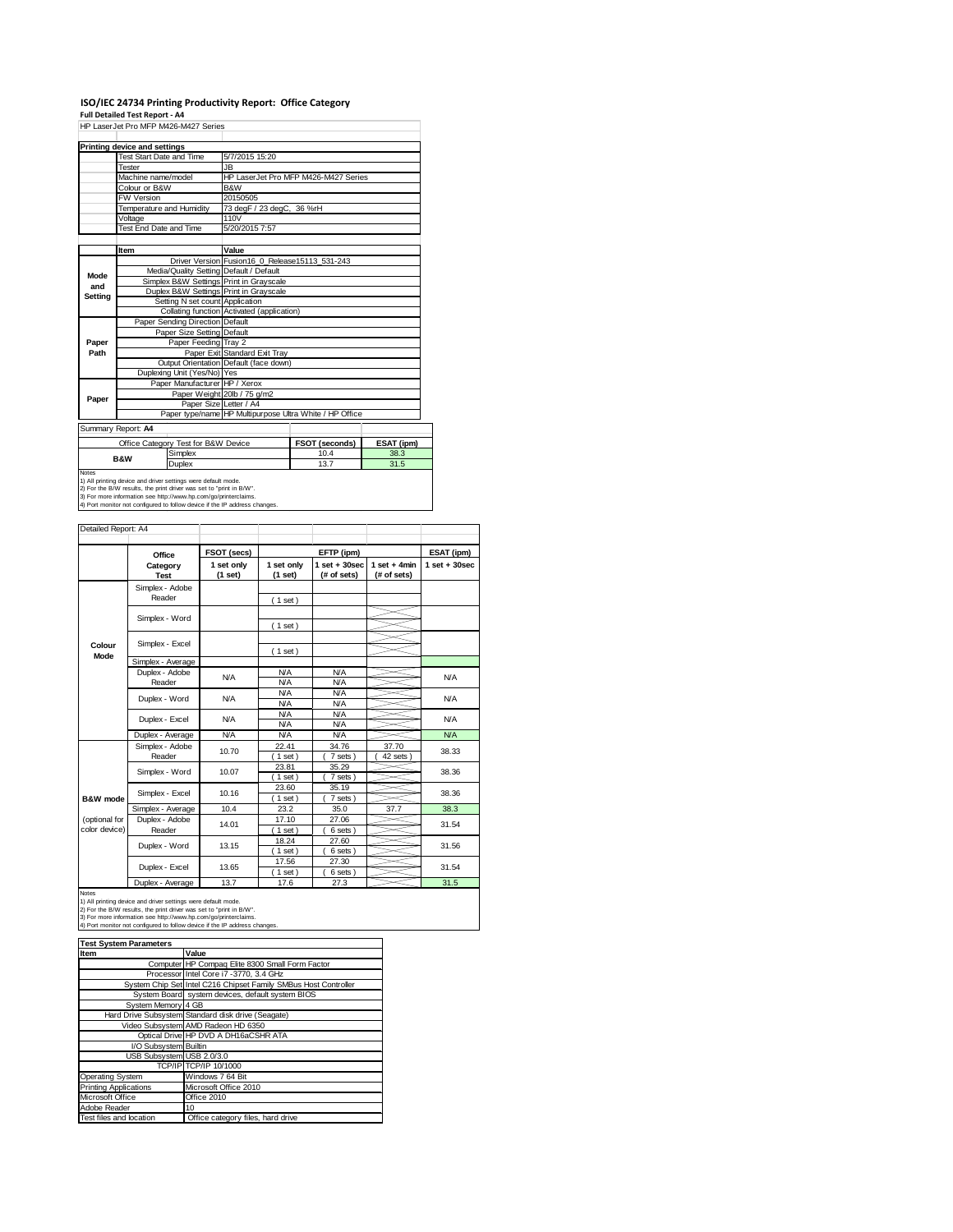# ISO/IEC 24734 Printing Productivity Report: Office Category<br>Feature Performance Full Report - 'Office Feature Performance Test - A5<br>HP LaserJet Pro MFP M426-M427 Series

|                                                                 | <b>Printing device and settings</b>     |                                                         |                                  |  |  |  |
|-----------------------------------------------------------------|-----------------------------------------|---------------------------------------------------------|----------------------------------|--|--|--|
|                                                                 | Test Start Date and Time                | 5/7/2015 15:20                                          |                                  |  |  |  |
|                                                                 | Tester                                  | JB.                                                     |                                  |  |  |  |
|                                                                 | Machine name/model                      | HP LaserJet Pro MFP M426-M427 Series                    |                                  |  |  |  |
|                                                                 | Colour or B&W                           | B&W                                                     |                                  |  |  |  |
|                                                                 | <b>FW Version</b>                       | 20150505                                                |                                  |  |  |  |
|                                                                 | Temperature and Humidity                | 73 degF / 23 degC, 36 %rH                               |                                  |  |  |  |
|                                                                 | Voltage                                 | 110V                                                    |                                  |  |  |  |
|                                                                 | <b>Test End Date and Time</b>           | 5/20/2015 7:57                                          |                                  |  |  |  |
|                                                                 |                                         |                                                         |                                  |  |  |  |
|                                                                 | Item                                    | Value                                                   |                                  |  |  |  |
|                                                                 |                                         | Driver Version Fusion16_0_Release15113_531-243          |                                  |  |  |  |
| Mode                                                            | Media/Quality Setting Default / Default |                                                         |                                  |  |  |  |
| and                                                             | Simplex B&W Settings Print in Grayscale |                                                         |                                  |  |  |  |
| Setting                                                         | Duplex B&W Settings Print in Grayscale  |                                                         |                                  |  |  |  |
|                                                                 | Setting N set count Application         |                                                         |                                  |  |  |  |
|                                                                 |                                         | Collating function Activated (application)              |                                  |  |  |  |
|                                                                 | Paper Sending Direction Default         |                                                         |                                  |  |  |  |
|                                                                 | Paper Size Setting Default              |                                                         |                                  |  |  |  |
| Paper                                                           | Paper Feeding Tray 2                    |                                                         |                                  |  |  |  |
| Path                                                            |                                         | Paper Exit Standard Exit Tray                           |                                  |  |  |  |
|                                                                 |                                         | Output Orientation Default (face down)                  |                                  |  |  |  |
|                                                                 | Duplexing Unit (Yes/No) Yes             |                                                         |                                  |  |  |  |
|                                                                 | Paper Manufacturer HP / Xerox           |                                                         |                                  |  |  |  |
| Paper                                                           |                                         | Paper Weight 20lb / 75 g/m2                             |                                  |  |  |  |
|                                                                 | Paper Size Letter / A4                  |                                                         |                                  |  |  |  |
|                                                                 |                                         | Paper type/name HP Multipurpose Ultra White / HP Office |                                  |  |  |  |
| ISO Print Productivity Report: Feature Performance Test Summary |                                         |                                                         |                                  |  |  |  |
|                                                                 |                                         |                                                         | <b>Feature Performance Ratio</b> |  |  |  |
|                                                                 | <b>Printing Modes</b>                   | A5                                                      |                                  |  |  |  |

| Printing Modes                            | ---                           |                                      |      |
|-------------------------------------------|-------------------------------|--------------------------------------|------|
| (Feature Adobe Reader - Office test file) | FSOT (base)<br>FSOT (feature) | <b>ESAT (feature)</b><br>ESAT (base) |      |
| A5 Landscape Feed - Colour                | Simplex                       |                                      |      |
| A5 Portrait Feed - Colour                 | Simplex                       |                                      |      |
| A5 Landscape Feed - B/W                   | Simplex                       | 140%                                 | 166% |
| A5 Portrait Feed - B/W                    | Simplex                       | 40%                                  | 36%  |
| Notes                                     |                               |                                      |      |

Notes<br>1) All printing device and driver settings were default mode.<br>2) Test conducted with 8-paper Office Feature Performance file.<br>3) For more information see http://www.hp.com/go/printerclaims.<br>4) Port monitor not config

| <b>Printing Modes</b><br>Feature Adobe Reader - Office                                                                                                                                                                                                                                    | <b>Base Printing</b><br>Mode<br><b>FSOT</b><br><b>ESAT</b><br><b>Base</b><br><b>Base</b> |       | <b>Feature Performance</b><br>A5 |                                 |      |                                                               |
|-------------------------------------------------------------------------------------------------------------------------------------------------------------------------------------------------------------------------------------------------------------------------------------------|------------------------------------------------------------------------------------------|-------|----------------------------------|---------------------------------|------|---------------------------------------------------------------|
| test file (8-page)                                                                                                                                                                                                                                                                        |                                                                                          |       | 1 set<br>FSOT (secs)             | $1$ set $+30$ sec<br>ESAT (ipm) |      | FSOT (base)   ESAT (feature)<br>FSOT (feature)<br>ESAT (base) |
| Simplex A5 Landscape Feed - Colour                                                                                                                                                                                                                                                        |                                                                                          |       |                                  |                                 |      |                                                               |
| Simplex A5 Portrait Feed - Colour                                                                                                                                                                                                                                                         |                                                                                          |       |                                  |                                 |      |                                                               |
| Simplex A5 Landscape Feed - B/W                                                                                                                                                                                                                                                           | 17.18                                                                                    | 38.34 | 12.27                            | 63.8                            | 140% | 166%                                                          |
| Simplex A5 Portrait Feed - B/W                                                                                                                                                                                                                                                            | 17.18                                                                                    | 38.34 | 42.27                            | 14.1                            | 40%  | 36%                                                           |
| Notes<br>1) All printing device and driver settings were default mode.<br>2) Test conducted with 8-paper Office Feature Performance file<br>3) For more information see http://www.hp.com/go/printerclaims.<br>4) Port monitor not configured to follow device if the IP address changes. |                                                                                          |       |                                  |                                 |      |                                                               |

٦

|        | <b>Test System Parameters</b> |                                                                 |  |
|--------|-------------------------------|-----------------------------------------------------------------|--|
|        | Item                          | Value                                                           |  |
|        |                               | Computer HP Compaq Elite 8300 Small Form Factor                 |  |
|        |                               | Processor Intel Core i7 -3770, 3.4 GHz                          |  |
|        |                               | System Chip Set Intel C216 Chipset Family SMBus Host Controller |  |
|        |                               | System Board system devices, default system BIOS                |  |
| Test   | System Memory 4 GB            |                                                                 |  |
| System |                               | Hard Drive Subsystem Standard disk drive (Seagate)              |  |
|        |                               | Video Subsystem AMD Radeon HD 6350                              |  |
|        |                               | Optical Drive HP DVD A DH16aCSHR ATA                            |  |
|        | I/O Subsystem Builtin         |                                                                 |  |
|        | USB Subsystem USB 2.0/3.0     |                                                                 |  |
| VO     |                               | TCP/IP TCP/IP 10/1000                                           |  |
|        | <b>Operating System</b>       | Windows 7 64 Bit                                                |  |
|        | <b>Printing Applications</b>  | Microsoft Office 2010                                           |  |
|        | Software Microsoft Office     | Office 2010                                                     |  |
|        | Adobe Reader                  | 10                                                              |  |
|        | Test files and location       | Office category files, hard drive                               |  |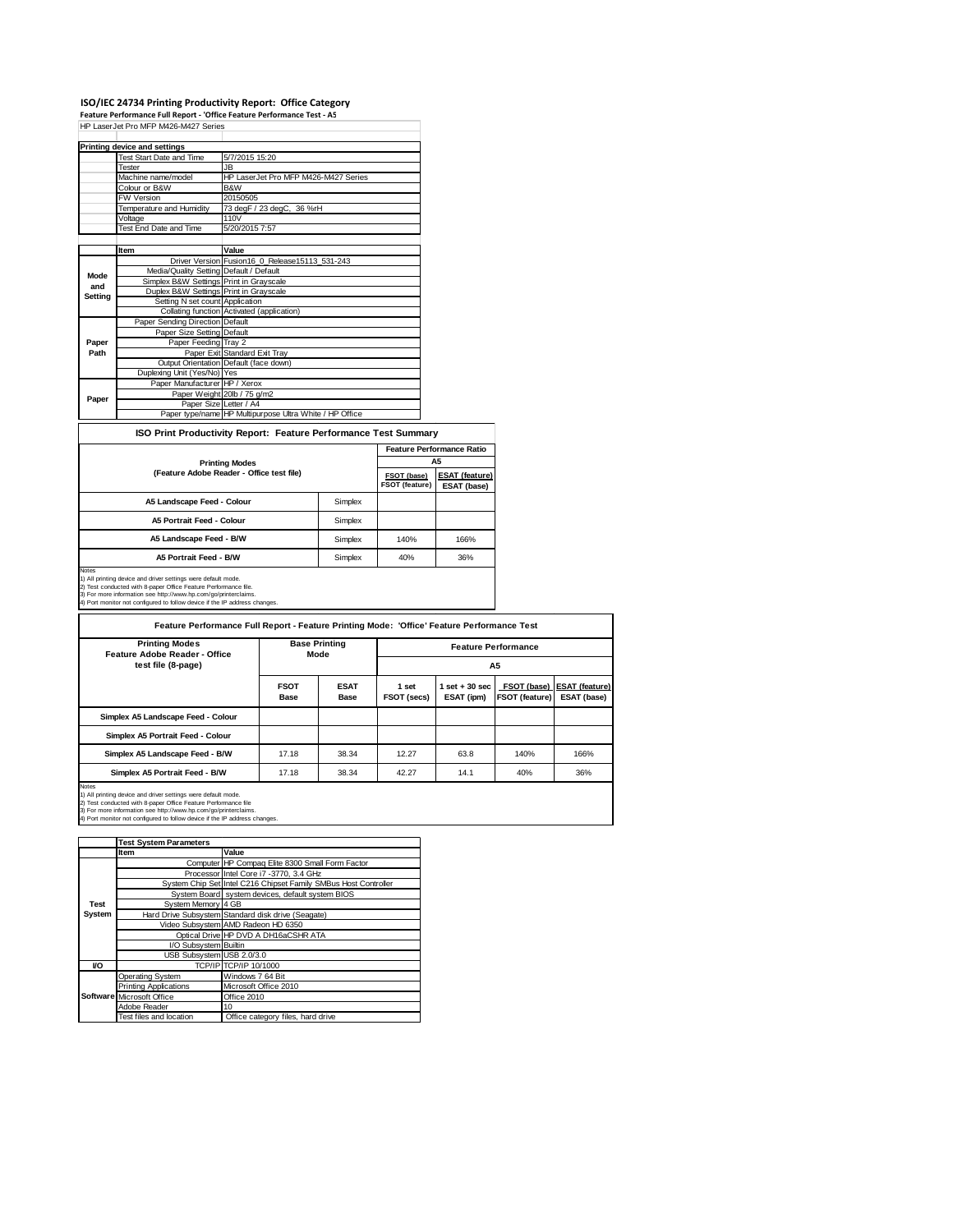### **ISO/IEC 17629 First Print Out Time Report: Office Category**

**Full Detailed Test Report ‐ LETTER**

|            | HP LaserJet Pro MFP M426-M427 Series |                                      |
|------------|--------------------------------------|--------------------------------------|
|            | Printing device and settings         |                                      |
|            | Test Start Date and Time             | 5/7/2015 14:39                       |
|            | Tester                               | JB.                                  |
|            | Machine name/model                   | HP LaserJet Pro MFP M426-M427 Series |
|            | Colour or B&W                        | B&W                                  |
|            | <b>FW Version</b>                    | 20150505                             |
|            | Configuration (options)              | Default                              |
|            | Controller                           | 11601                                |
|            | Printing device page count           | Not Specified                        |
|            | Printing supplies page count         | Not Specified                        |
|            | Temperature and Humidity             | 73 degF / 23 degC, 36 %rH            |
|            | Voltage                              | 110V                                 |
|            | Test End Date and Time               | 6/8/2015 10:46                       |
|            |                                      |                                      |
|            | Item                                 | Value                                |
| Mode       | PDL and driver version               | Fusion16 0 Release15113 531-243      |
| and        | Print Quality mode                   | default                              |
| Setting    | <b>B&amp;W</b> settings              | default                              |
|            | Paper feed orientation               | Short Edge                           |
| Paper      | Paper type setting                   | default                              |
|            | Paper feeding                        | Standard cassette                    |
|            | Paper exit                           | Standard exit tray                   |
| Paper Path | Output orientation                   | default (face up or face down)       |

**ISO First Page Out Time Summary Report: Office Category**

| Summary Report: Letter |         |                           |
|------------------------|---------|---------------------------|
|                        |         | FPOT from Ready (seconds) |
| <b>B&amp;W</b>         | Simplex | 5.36                      |
|                        | Duplex  | 10.17                     |
| Notes                  |         |                           |

Notes<br>1) All printing device and driver settings were default mode.<br>2) For the B/W results, the print driver was set to "print in B/W".<br>3) For more information see http://www.hp.com/go/printerclaims.<br>4) Port monitor not co

|                                | ISO First Page Out Time Report: Office Category |                   |                    |                              |                      |            |  |  |
|--------------------------------|-------------------------------------------------|-------------------|--------------------|------------------------------|----------------------|------------|--|--|
| <b>Detailed Report: LETTER</b> |                                                 |                   |                    |                              |                      |            |  |  |
|                                |                                                 | Word<br>(seconds) | Excel<br>(seconds) | Adobe<br>Reader<br>(seconds) | Average<br>(seconds) | Delay Time |  |  |
|                                | FPOT from Ready - Simplex                       |                   |                    |                              |                      |            |  |  |
|                                | FPOT from Ready - Duplex                        |                   |                    |                              |                      |            |  |  |
| <b>Color Mode</b>              | FPOT from Sleep - Simplex                       |                   |                    |                              |                      |            |  |  |
|                                | Recovery Time                                   |                   |                    |                              |                      |            |  |  |
|                                | FPOT from Off - Simplex                         |                   |                    |                              |                      |            |  |  |
|                                | Warm-up Time                                    |                   |                    |                              |                      |            |  |  |
|                                | FPOT from Ready - Simplex                       | 5.21              | 5.39               | 5.48                         | 5.36                 | 49 Seconds |  |  |
|                                | FPOT from Ready - Duplex                        | 9.84              | 10.15              | 10.52                        | 10.17                | 49 Seconds |  |  |
| <b>B&amp;W Mode</b>            | FPOT from Sleep - Simplex                       |                   |                    | 7.33                         |                      | 65 Minutes |  |  |
|                                | Recovery Time                                   |                   |                    | 1.9                          |                      |            |  |  |
|                                | FPOT from Off - Simplex                         |                   |                    | 46.87                        |                      |            |  |  |
|                                | Warm-up Time                                    |                   |                    | 41.39                        |                      |            |  |  |

Notes<br>1) All printing device and driver settings were default mode.<br>2) For the B/W results, the print driver was set to "print in B/W".<br>3) For more information see http://www.hp.com/go/printerclaims.<br>4) Port monitor not co

|                                      | <b>Test System Parameters</b> |                                                       |  |
|--------------------------------------|-------------------------------|-------------------------------------------------------|--|
|                                      | <b>Item</b>                   | Value                                                 |  |
|                                      | Computer                      | HP Compaq Elite 8300 Small Form Factor                |  |
|                                      | Processor                     | Intel Core i7 -3770, 3.4 GHz                          |  |
|                                      | System Chip Set               | Intel C216 Chipset Family SMBus Host Controller       |  |
|                                      | System Board                  | system devices, default system BIOS                   |  |
| Test<br><b>System Memory</b><br>4 GB |                               |                                                       |  |
| System                               | Hard Drive Subsystem          | Standard disk drive (Seagate)                         |  |
|                                      | Video Subsystem               | AMD Radeon HD 6350                                    |  |
|                                      | Optical Drive                 | HP DVD A DH16aCSHR ATA                                |  |
|                                      | I/O Subsystem                 | <b>Builtin</b>                                        |  |
|                                      | <b>USB Subsystem</b>          | USB 2.0/3.0                                           |  |
| Printing<br>Device<br>Connection     | TCP/IP                        | 10/1000                                               |  |
|                                      | <b>Operating System</b>       | Windows 7 Business/Ultimate, 64 bit, Build 7601, SP 1 |  |
|                                      |                               | Microsoft Office 2010 SP2                             |  |
| Software                             | <b>Printing Applications</b>  | Adobe Reader 10.1.4                                   |  |
|                                      | <b>Print Driver</b>           | Fusion16 0 Release15113 531-243                       |  |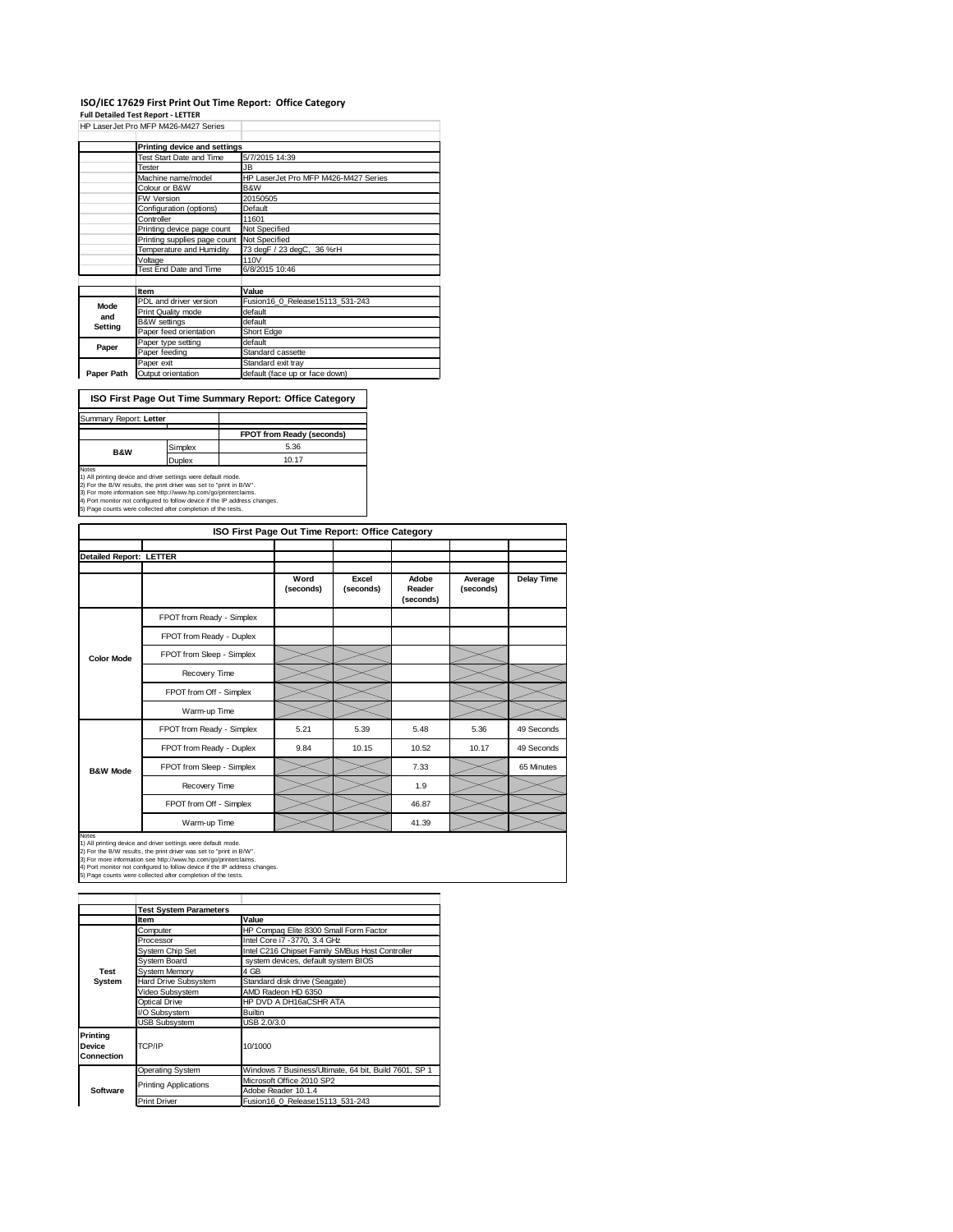### **ISO/IEC 17629 First Print Out Time Report: Office Category**

**Full Detailed Test Report ‐ A4**

|            | HP LaserJet Pro MFP M426-M427 Series |                                      |
|------------|--------------------------------------|--------------------------------------|
|            | Printing device and settings         |                                      |
|            | Test Start Date and Time             | 5/7/2015 14:39                       |
|            | Tester                               | JB.                                  |
|            | Machine name/model                   | HP LaserJet Pro MFP M426-M427 Series |
|            | Colour or B&W                        | B&W                                  |
|            | FW Version                           | 20150505                             |
|            | Configuration (options)              | Default                              |
|            | Controller                           | 11601                                |
|            | Printing device page count           | Not Specified                        |
|            | Printing supplies page count         | Not Specified                        |
|            | Temperature and Humidity             | 73 degF / 23 degC, 36 %rH            |
|            | Voltage                              | 110V                                 |
|            | Test End Date and Time               | 6/8/2015 10:46                       |
|            |                                      |                                      |
|            | Item                                 | Value                                |
| Mode       | PDL and driver version               | Fusion16 0 Release15113 531-243      |
| and        | Print Quality mode                   | default                              |
| Setting    | <b>B&amp;W</b> settings              | default                              |
|            | Paper feed orientation               | Short Edge                           |
| Paper      | Paper type setting                   | default                              |
|            | Paper feeding                        | Standard cassette                    |
|            | Paper exit                           | Standard exit tray                   |
| Paper Path | Output orientation                   | default (face up or face down)       |

**ISO First Page Out Time Summary Report: Office Category**

| Summary Report: A4                                                           |                                                                                                                                                                                                                                                                                       |                           |  |  |  |
|------------------------------------------------------------------------------|---------------------------------------------------------------------------------------------------------------------------------------------------------------------------------------------------------------------------------------------------------------------------------------|---------------------------|--|--|--|
|                                                                              |                                                                                                                                                                                                                                                                                       |                           |  |  |  |
|                                                                              |                                                                                                                                                                                                                                                                                       | FPOT from Ready (seconds) |  |  |  |
| <b>B&amp;W</b>                                                               | Simplex                                                                                                                                                                                                                                                                               | 5.57                      |  |  |  |
|                                                                              | Duplex                                                                                                                                                                                                                                                                                | 10.28                     |  |  |  |
| <b>Notes</b><br>5) Page counts were collected after completion of the tests. | 1) All printing device and driver settings were default mode.<br>2) For the B/W results, the print driver was set to "print in B/W".<br>3) For more information see http://www.hp.com/go/printerclaims.<br>4) Port monitor not configured to follow device if the IP address changes. |                           |  |  |  |

| ISO First Page Out Time Report: Office Category |                           |                   |                    |                              |                      |            |  |
|-------------------------------------------------|---------------------------|-------------------|--------------------|------------------------------|----------------------|------------|--|
|                                                 |                           |                   |                    |                              |                      |            |  |
| Detailed Report: A4                             |                           |                   |                    |                              |                      |            |  |
|                                                 |                           | Word<br>(seconds) | Excel<br>(seconds) | Adobe<br>Reader<br>(seconds) | Average<br>(seconds) | Delay Time |  |
|                                                 | FPOT from Ready - Simplex |                   |                    |                              |                      |            |  |
|                                                 | FPOT from Ready - Duplex  |                   |                    |                              |                      |            |  |
| <b>Colour Mode</b>                              | FPOT from Sleep - Simplex |                   |                    |                              |                      |            |  |
|                                                 | Recovery Time             |                   |                    |                              |                      |            |  |
|                                                 | FPOT from Off - Simplex   |                   |                    |                              |                      |            |  |
|                                                 | Warm-up Time              |                   |                    |                              |                      |            |  |
|                                                 | FPOT from Ready - Simplex | 5.32              | 5.44               | 5.94                         | 5.57                 | 49 Seconds |  |
|                                                 | FPOT from Ready - Duplex  | 9.95              | 10.30              | 10.59                        | 10.28                | 49 Seconds |  |
| <b>B&amp;W Mode</b>                             | FPOT from Sleep - Simplex |                   |                    | 7.96                         |                      | 65 Minutes |  |
|                                                 | Recovery Time             |                   |                    | 2.0                          |                      |            |  |
|                                                 | FPOT from Off - Simplex   |                   |                    | 46.62                        |                      |            |  |
|                                                 | Warm-up Time              |                   |                    | 40.68                        |                      |            |  |

Notes<br>1) All printing device and driver settings were default mode.<br>2) For the B/W results, the print driver was set to "print in B/W".<br>3) For more information see http://www.hp.com/go/printerclaims.<br>4) Port monitor not co

|                                  | <b>Test System Parameters</b> |                                                       |
|----------------------------------|-------------------------------|-------------------------------------------------------|
|                                  | Item                          | Value                                                 |
|                                  | Computer                      | HP Compaq Elite 8300 Small Form Factor                |
|                                  | Processor                     | Intel Core i7 -3770, 3.4 GHz                          |
|                                  | <b>System Chip Set</b>        | Intel C216 Chipset Family SMBus Host Controller       |
|                                  | System Board                  | system devices, default system BIOS                   |
| <b>Test</b>                      | <b>System Memory</b>          | 4 GB                                                  |
| System                           | Hard Drive Subsystem          | Standard disk drive (Seagate)                         |
|                                  | Video Subsystem               | AMD Radeon HD 6350                                    |
|                                  | <b>Optical Drive</b>          | HP DVD A DH16aCSHR ATA                                |
|                                  | I/O Subsystem                 | <b>Builtin</b>                                        |
|                                  | <b>USB Subsystem</b>          | USB 2.0/3.0                                           |
| Printina<br>Device<br>Connection | TCP/IP                        | 10/1000                                               |
|                                  | Operating System              | Windows 7 Business/Ultimate, 64 bit, Build 7601, SP 1 |
|                                  |                               | Microsoft Office 2010 SP2                             |
| Software                         | <b>Printing Applications</b>  | Adobe Reader 10.1.4                                   |
|                                  | <b>Print Driver</b>           | Fusion16 0 Release15113 531-243                       |
|                                  |                               |                                                       |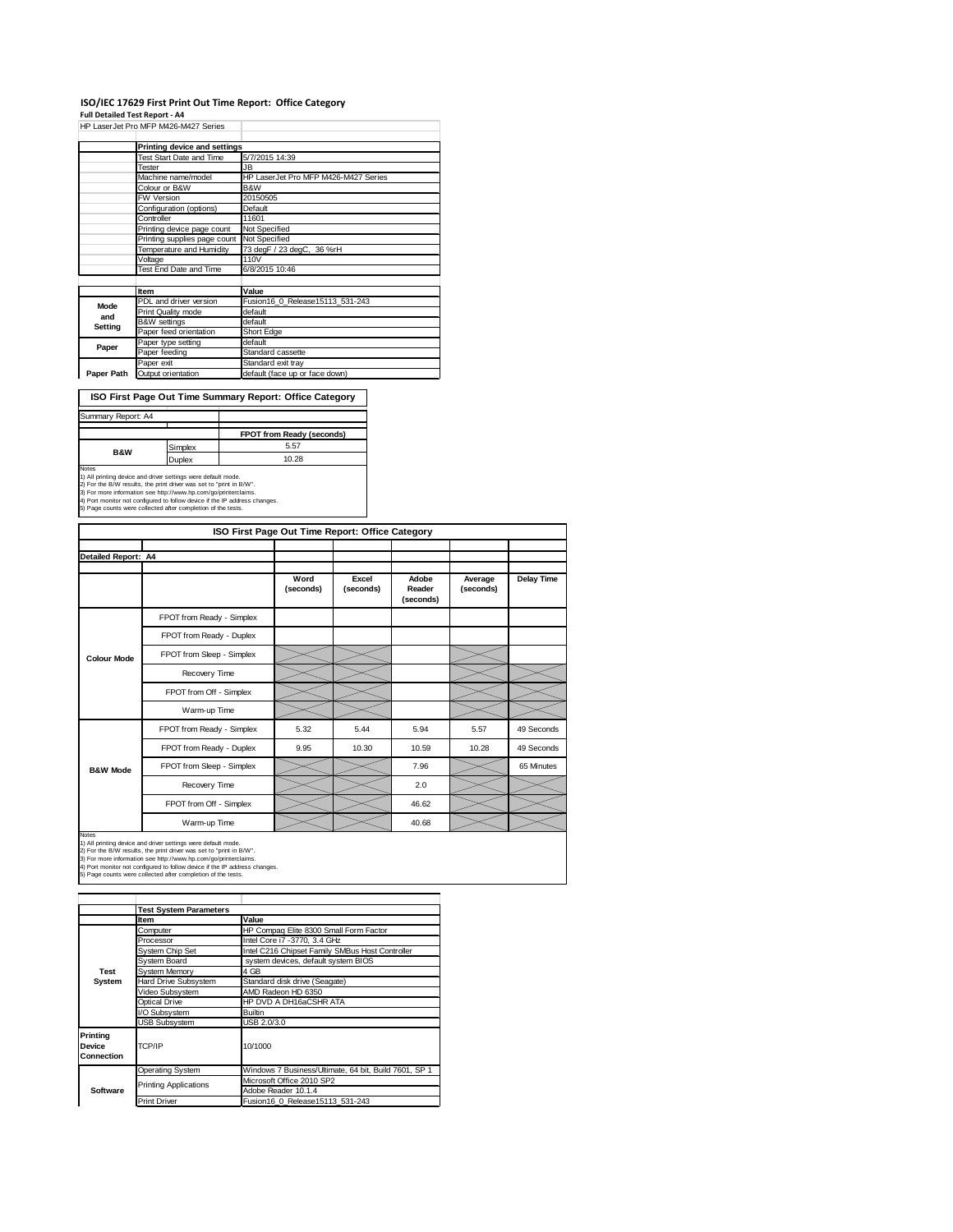# **ISO/IEC 29183 Copy Productivity Report Full Detailed Test Report ‐ LETTER**

|                                                                                                            |                                 | HP LaserJet Pro MFP M426-M427 Series  |                                                                                                                                                                                                                                                               |                                                         |  |  |
|------------------------------------------------------------------------------------------------------------|---------------------------------|---------------------------------------|---------------------------------------------------------------------------------------------------------------------------------------------------------------------------------------------------------------------------------------------------------------|---------------------------------------------------------|--|--|
| <b>Machine Setup Information</b>                                                                           |                                 |                                       |                                                                                                                                                                                                                                                               |                                                         |  |  |
|                                                                                                            |                                 |                                       | Test Start Date and Time 5/12/2015 8:12                                                                                                                                                                                                                       |                                                         |  |  |
|                                                                                                            |                                 | <b>Tester JB</b>                      |                                                                                                                                                                                                                                                               |                                                         |  |  |
|                                                                                                            |                                 |                                       |                                                                                                                                                                                                                                                               | Machine name/model HP LaserJet Pro MFP M426-M427 Series |  |  |
|                                                                                                            |                                 | Colour or B&W B&W                     |                                                                                                                                                                                                                                                               |                                                         |  |  |
|                                                                                                            |                                 |                                       | FW Version 20150505                                                                                                                                                                                                                                           |                                                         |  |  |
|                                                                                                            |                                 | Configuration (options) Not Specified |                                                                                                                                                                                                                                                               |                                                         |  |  |
|                                                                                                            |                                 |                                       | Temperature and Humidity 74 degF / 23 degC, 34 %rH                                                                                                                                                                                                            |                                                         |  |  |
|                                                                                                            |                                 |                                       | Test End Date and Time: 7/15/2015 13:22                                                                                                                                                                                                                       |                                                         |  |  |
|                                                                                                            |                                 |                                       |                                                                                                                                                                                                                                                               |                                                         |  |  |
|                                                                                                            | Pre-set Item                    |                                       | <b>Pre-set Value</b>                                                                                                                                                                                                                                          |                                                         |  |  |
|                                                                                                            |                                 | Output Resolution Default             |                                                                                                                                                                                                                                                               |                                                         |  |  |
|                                                                                                            | Output Quality Default          |                                       |                                                                                                                                                                                                                                                               |                                                         |  |  |
| Mode                                                                                                       |                                 |                                       | Copying Mode Colour for Colour and B&W for B&W                                                                                                                                                                                                                |                                                         |  |  |
|                                                                                                            | Auto Density Adjustment Default |                                       |                                                                                                                                                                                                                                                               |                                                         |  |  |
|                                                                                                            |                                 |                                       | Collating function Set in Control Panel                                                                                                                                                                                                                       |                                                         |  |  |
| Paper                                                                                                      | Paper Sending Direction Default |                                       |                                                                                                                                                                                                                                                               |                                                         |  |  |
|                                                                                                            | Paper Type Setting Default      |                                       |                                                                                                                                                                                                                                                               |                                                         |  |  |
| Paper                                                                                                      | Paper Feeding Tray 2            |                                       |                                                                                                                                                                                                                                                               |                                                         |  |  |
| Path                                                                                                       |                                 | Paper Exit Default                    |                                                                                                                                                                                                                                                               |                                                         |  |  |
|                                                                                                            |                                 |                                       | Face Up Exit Default (face down)                                                                                                                                                                                                                              |                                                         |  |  |
|                                                                                                            |                                 | Fixing Capability Default             |                                                                                                                                                                                                                                                               |                                                         |  |  |
| Temporary                                                                                                  |                                 | Image Quality Stability Default       |                                                                                                                                                                                                                                                               |                                                         |  |  |
| Stop                                                                                                       |                                 | Capacity of Paper Default             |                                                                                                                                                                                                                                                               |                                                         |  |  |
|                                                                                                            |                                 |                                       | Others None                                                                                                                                                                                                                                                   |                                                         |  |  |
|                                                                                                            |                                 |                                       |                                                                                                                                                                                                                                                               |                                                         |  |  |
|                                                                                                            |                                 | Paper Manufacturer HP / Xerox         |                                                                                                                                                                                                                                                               |                                                         |  |  |
| Paper                                                                                                      |                                 |                                       | Paper Weight 20lb / 75 g/m2                                                                                                                                                                                                                                   |                                                         |  |  |
|                                                                                                            |                                 |                                       | Paper Size Letter / A4                                                                                                                                                                                                                                        |                                                         |  |  |
|                                                                                                            |                                 |                                       |                                                                                                                                                                                                                                                               | Paper type/name HP Multipurpose Ultra White / HP Office |  |  |
| Summary Report: Letter                                                                                     |                                 |                                       |                                                                                                                                                                                                                                                               |                                                         |  |  |
|                                                                                                            |                                 |                                       |                                                                                                                                                                                                                                                               |                                                         |  |  |
| <b>SFCOT</b>                                                                                               |                                 | sESAT (ipm)                           |                                                                                                                                                                                                                                                               |                                                         |  |  |
| <b>B&amp;W</b><br>6.8                                                                                      |                                 | 40.4                                  |                                                                                                                                                                                                                                                               |                                                         |  |  |
| Notes<br>first<br>of<br>Set<br>system configuration and document.<br>minute test from achieving 4 minutes. | test                            | documents.<br>For                     | First Copy Out and Copy Speed measured using ISO/IEC 29183, excludes<br>more<br>information<br>see<br>http://www.hp.com/go/printerclaims. Exact speed varies depending on the<br>NOTE: Copy Count is limited to 99 by the control panel, which prevents the 4 |                                                         |  |  |

|                | Detailed Report: LETTER |              |       |             |                |             |  |
|----------------|-------------------------|--------------|-------|-------------|----------------|-------------|--|
|                |                         | sFCOT (secs) |       | sEFTP (ipm) |                |             |  |
|                | Target                  |              | 1copy | 1copy+30sec | 1copy+4minutes | sESAT (ipm) |  |
|                | Α                       | 6.80         | 8.81  | 34.68       | 39.06          | 40.38       |  |
|                |                         |              |       | 22 sets     | 99 sets        |             |  |
|                | B                       | 6.81         | 8.80  | 34.98       |                | 40.41       |  |
|                |                         |              |       | 23 sets     |                |             |  |
| <b>B&amp;W</b> | C                       | 6.68         | 8.97  | 34.99       |                | 40.41       |  |
|                |                         |              |       | 23 sets     |                |             |  |
|                | D                       | 6.69         | 8.96  | 35.02       |                | 40.41       |  |
|                |                         |              |       | 23 sets     |                |             |  |
|                | Average                 | 6.8          | 8.8   | 34.9        | 39.0           | 40.4        |  |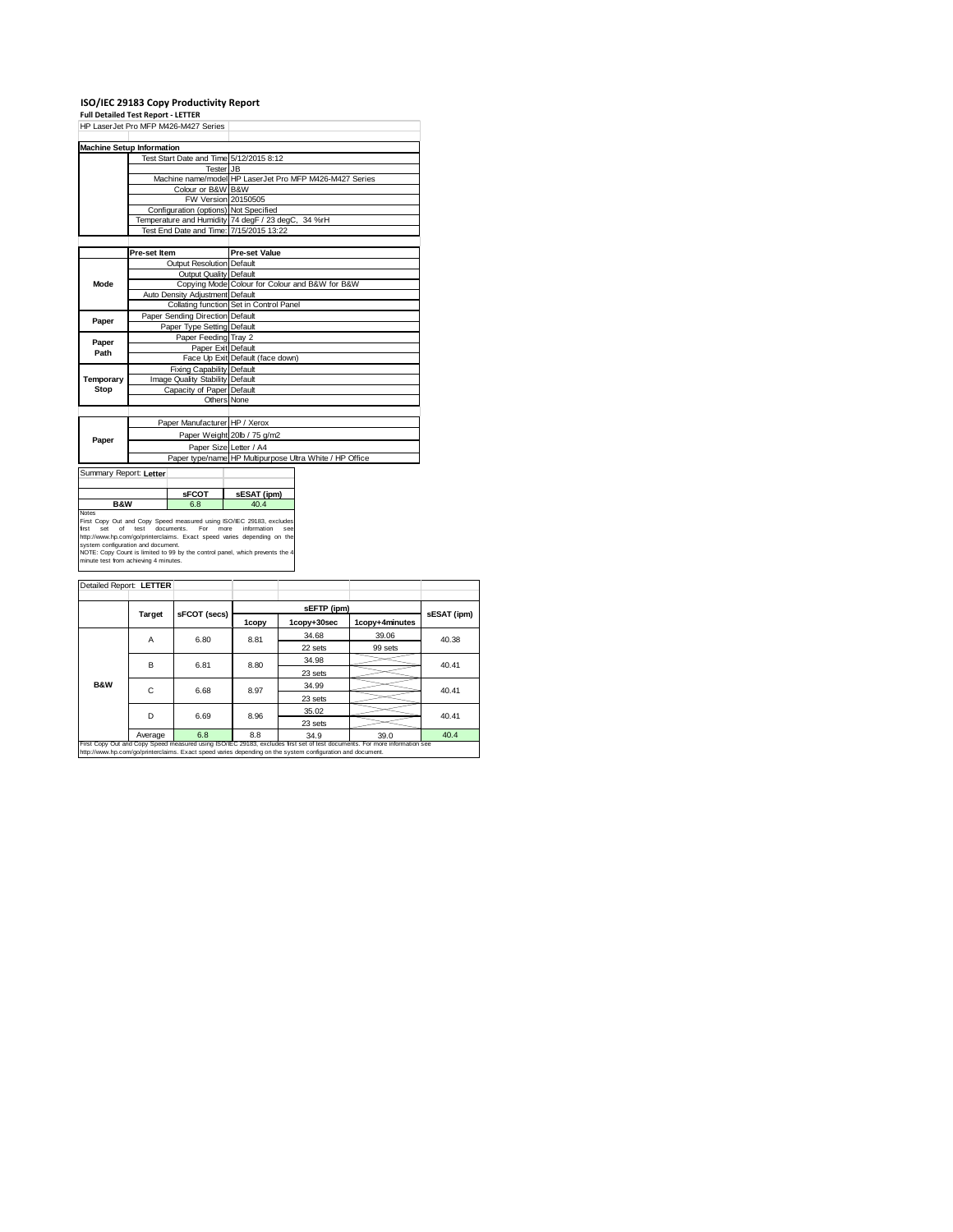**ISO/IEC 29183 Copy Productivity Report Full Detailed Test Report ‐ A4** HP LaserJet Pro MFP M426-M427 Series

| <b>Machine Setup Information</b> |                                            |                                       |                                                                                                                                                                               |  |  |
|----------------------------------|--------------------------------------------|---------------------------------------|-------------------------------------------------------------------------------------------------------------------------------------------------------------------------------|--|--|
|                                  |                                            |                                       | Test Start Date and Time 5/12/2015 8:12                                                                                                                                       |  |  |
|                                  |                                            | Tester JB                             |                                                                                                                                                                               |  |  |
|                                  |                                            |                                       | Machine name/model HP LaserJet Pro MFP M426-M427 Series                                                                                                                       |  |  |
|                                  |                                            | Colour or B&W B&W                     |                                                                                                                                                                               |  |  |
|                                  |                                            |                                       | FW Version 20150505                                                                                                                                                           |  |  |
|                                  |                                            | Configuration (options) Not Specified |                                                                                                                                                                               |  |  |
|                                  |                                            |                                       | Temperature and Humidity 74 degF / 23 degC, 34 %rH                                                                                                                            |  |  |
|                                  |                                            |                                       | Test End Date and Time: 7/15/2015 13:22                                                                                                                                       |  |  |
|                                  |                                            |                                       |                                                                                                                                                                               |  |  |
|                                  | Pre-set Item                               |                                       | <b>Pre-set Value</b>                                                                                                                                                          |  |  |
|                                  |                                            | Output Resolution Default             |                                                                                                                                                                               |  |  |
|                                  |                                            | Output Quality Default                |                                                                                                                                                                               |  |  |
| Mode                             |                                            |                                       | Copying Mode Colour for Colour and B&W for B&W                                                                                                                                |  |  |
|                                  |                                            | Auto Density Adjustment Default       |                                                                                                                                                                               |  |  |
|                                  |                                            |                                       | Collating function Set in Control Panel                                                                                                                                       |  |  |
| Paper                            |                                            | Paper Sending Direction Default       |                                                                                                                                                                               |  |  |
|                                  | Paper Type Setting Default                 |                                       |                                                                                                                                                                               |  |  |
| Paper                            |                                            | Paper Feeding Tray 2                  |                                                                                                                                                                               |  |  |
| Path                             | Paper Exit Default                         |                                       |                                                                                                                                                                               |  |  |
|                                  |                                            |                                       | Face Up Exit Default (face down)                                                                                                                                              |  |  |
|                                  |                                            | Fixing Capability Default             |                                                                                                                                                                               |  |  |
| Temporary                        |                                            | Image Quality Stability Default       |                                                                                                                                                                               |  |  |
| Stop                             |                                            | Capacity of Paper Default             |                                                                                                                                                                               |  |  |
|                                  |                                            |                                       | Others None                                                                                                                                                                   |  |  |
|                                  |                                            |                                       |                                                                                                                                                                               |  |  |
|                                  |                                            | Paper Manufacturer HP / Xerox         |                                                                                                                                                                               |  |  |
|                                  |                                            |                                       | Paper Weight 20lb / 75 g/m2                                                                                                                                                   |  |  |
| Paper                            |                                            |                                       | Paper Size Letter / A4                                                                                                                                                        |  |  |
|                                  |                                            |                                       | Paper type/name HP Multipurpose Ultra White / HP Office                                                                                                                       |  |  |
| Summary Report: A4               |                                            |                                       |                                                                                                                                                                               |  |  |
|                                  |                                            |                                       |                                                                                                                                                                               |  |  |
|                                  |                                            | <b>SFCOT</b>                          | sESAT (ipm)                                                                                                                                                                   |  |  |
| <b>B&amp;W</b><br>7.1            |                                            |                                       | 38.3                                                                                                                                                                          |  |  |
| Notes<br>first<br>Set<br>of      | test<br>system configuration and document. | documents.<br>For                     | First Copy Out and Copy Speed measured using ISO/IEC 29183, excludes<br>more<br>information<br>SAR<br>http://www.hp.com/go/printerclaims. Exact speed varies depending on the |  |  |

99

| Detailed Report: A4 |         |              |       |                                                                                                            |                                                                                                                            |             |         |  |  |
|---------------------|---------|--------------|-------|------------------------------------------------------------------------------------------------------------|----------------------------------------------------------------------------------------------------------------------------|-------------|---------|--|--|
|                     |         |              |       |                                                                                                            |                                                                                                                            |             |         |  |  |
|                     | Target  | sFCOT (secs) |       | sEFTP (ipm)                                                                                                |                                                                                                                            | sESAT (ipm) |         |  |  |
|                     |         |              | 1copy | 1copy+4minutes<br>1copy+30sec                                                                              |                                                                                                                            |             |         |  |  |
|                     | Α       | 6.99         | 8.57  | 33.13                                                                                                      | 37.08                                                                                                                      | 38.37       |         |  |  |
|                     |         |              |       | 22 sets                                                                                                    | 99 sets                                                                                                                    |             |         |  |  |
|                     | B       | 7.20         | 8.35  | 33.15                                                                                                      |                                                                                                                            | 38.33       |         |  |  |
|                     |         |              |       | 22 sets                                                                                                    |                                                                                                                            |             |         |  |  |
| <b>B&amp;W</b>      | C       | 7.32         | 8.20  | 33.08                                                                                                      |                                                                                                                            | 38.35       |         |  |  |
|                     |         |              |       |                                                                                                            |                                                                                                                            |             | 22 sets |  |  |
|                     | D       | 6.88         | 8.71  | 33.13                                                                                                      |                                                                                                                            | 38.40       |         |  |  |
|                     |         |              |       | 22 sets                                                                                                    |                                                                                                                            |             |         |  |  |
|                     | Average | 7.1          | 8.4   | 33.1                                                                                                       | 37.0                                                                                                                       | 38.3        |         |  |  |
|                     |         |              |       | http://www.hp.com/go/printerclaims. Exact speed varies depending on the system configuration and document. | First Copy Out and Copy Speed measured using ISO/IEC 29183, excludes first set of test documents. For more information see |             |         |  |  |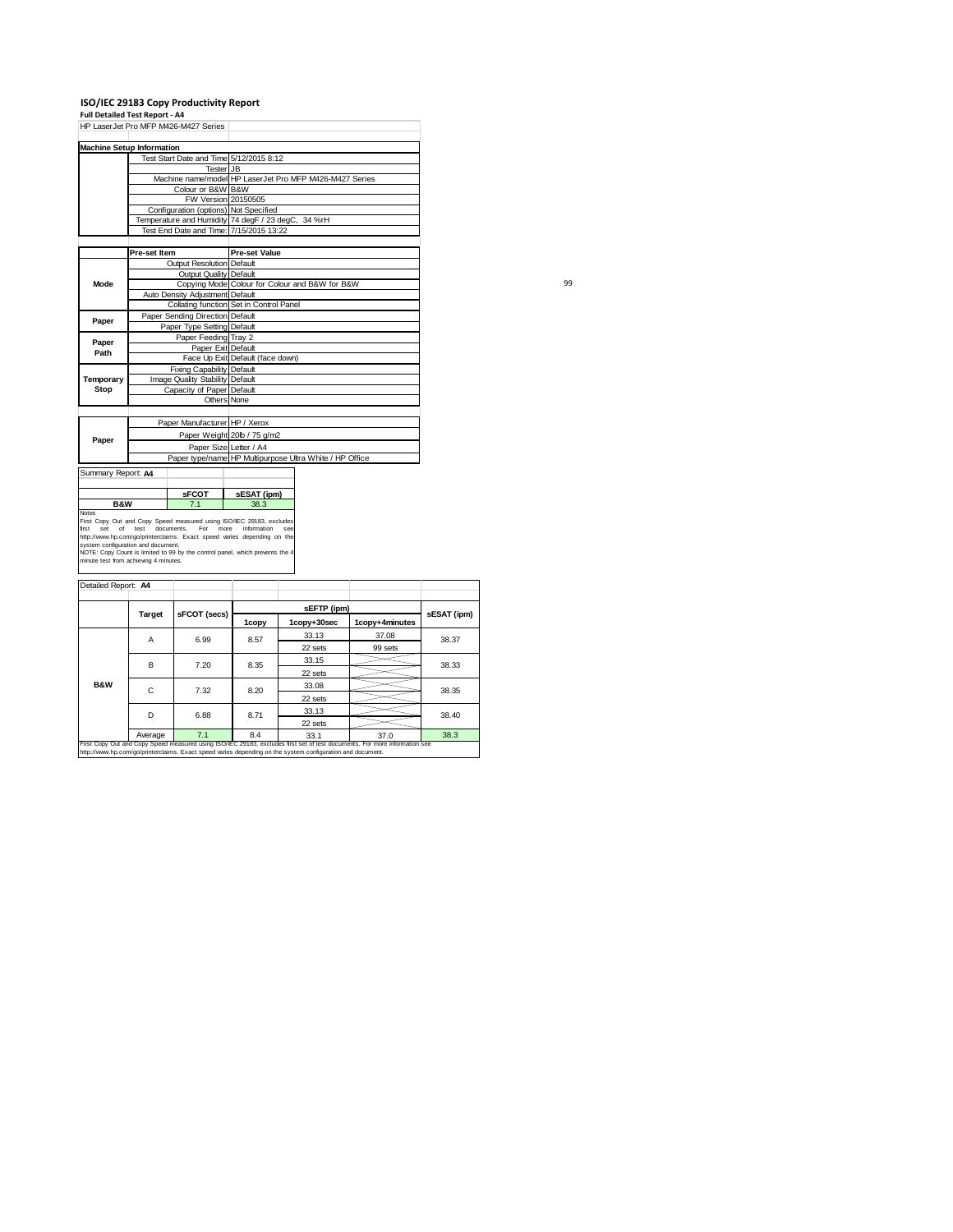## **ISO/IEC 24735 Copy Productivity Report Full Detailed Test Report ‐ LETTER**

| <b>Machine Setup Information</b>         |                                                                 |
|------------------------------------------|-----------------------------------------------------------------|
| Test Start Date and Time 5/12/2015 13:08 |                                                                 |
| Tester JB                                |                                                                 |
|                                          | Machine name/model HP LaserJet Pro MFP M426-M427 Series         |
| Colour or B&W B&W                        |                                                                 |
| FW Version 20150505                      |                                                                 |
| Configuration (options) Not Specified    |                                                                 |
|                                          | Temperature and Humidity 74 degF / 23 degC, 35 %rH              |
| Test End Date and Time: 5/18/2015 11:38  |                                                                 |
|                                          |                                                                 |
| Pre-set Item                             | <b>Pre-set Value</b>                                            |
| Output Resolution Default                |                                                                 |
| Output Quality Default                   |                                                                 |
| Copying Mode Default                     |                                                                 |
| Auto Density Adjustment Default          |                                                                 |
|                                          | Collating function Activated (if not activated in default mode) |
| Paper Sending Direction Default          |                                                                 |
| Paper Type Setting Default               |                                                                 |
|                                          | Paper Feeding Standard cassette                                 |
|                                          | Paper Exit Standard exit tray                                   |
| Face Up Exit Default                     |                                                                 |
| Fixing Capability Default                |                                                                 |
| Image Quality Stability Default          |                                                                 |
| Capacity of Paper Default                |                                                                 |
|                                          | Others Default                                                  |
|                                          |                                                                 |
| Paper Manufacturer HP / Xerox            |                                                                 |
|                                          | Paper Weight 20lb / 75 g/m2                                     |
| Paper Size Letter / A4                   |                                                                 |

|                         |                     | ISO/IEC 24735 Copy Productivity Report |            |                 |                  |                   |
|-------------------------|---------------------|----------------------------------------|------------|-----------------|------------------|-------------------|
| Detailed Report: LETTER |                     |                                        |            |                 |                  |                   |
|                         |                     | FSOT (secs)                            |            | EFTP (ipm)      |                  | ESAT (ipm)        |
|                         | <b>Copying Mode</b> | 1 set only                             | 1 set only | $1$ set + 30sec | $1$ set + 4min   | $1$ set $+30$ sec |
|                         | 1:1                 |                                        | (1 set)    |                 |                  |                   |
| <b>Color Mode</b>       | 1:2                 |                                        | $(1$ set)  |                 |                  |                   |
|                         | 2:2                 |                                        | (1 set)    |                 |                  |                   |
|                         | 1:1                 | 17.34                                  | 13.84      | 31.75<br>7 sets | 39.25<br>44 sets | 40.40             |
| <b>B&amp;W</b> mode     | 1:2                 | 22.02                                  | 10.88      | 24.64<br>6 sets |                  | 33.10             |
|                         | 2:2                 | 17.41                                  | 13.76      | 26.40<br>6 sets |                  | 33.08             |

Notes Reports located: http://www.hp.com/go/printerclaims